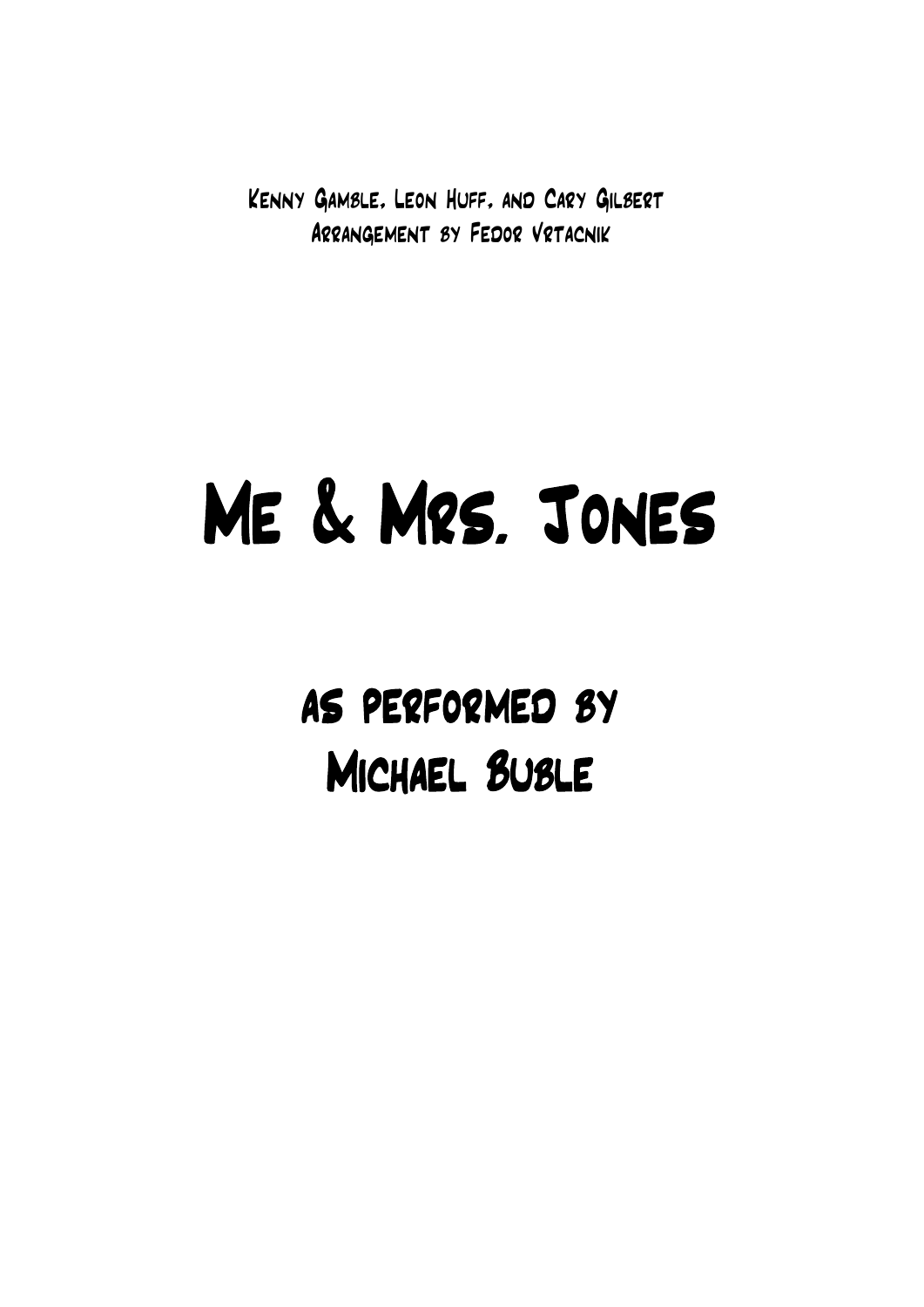Me & Mrs. Jones